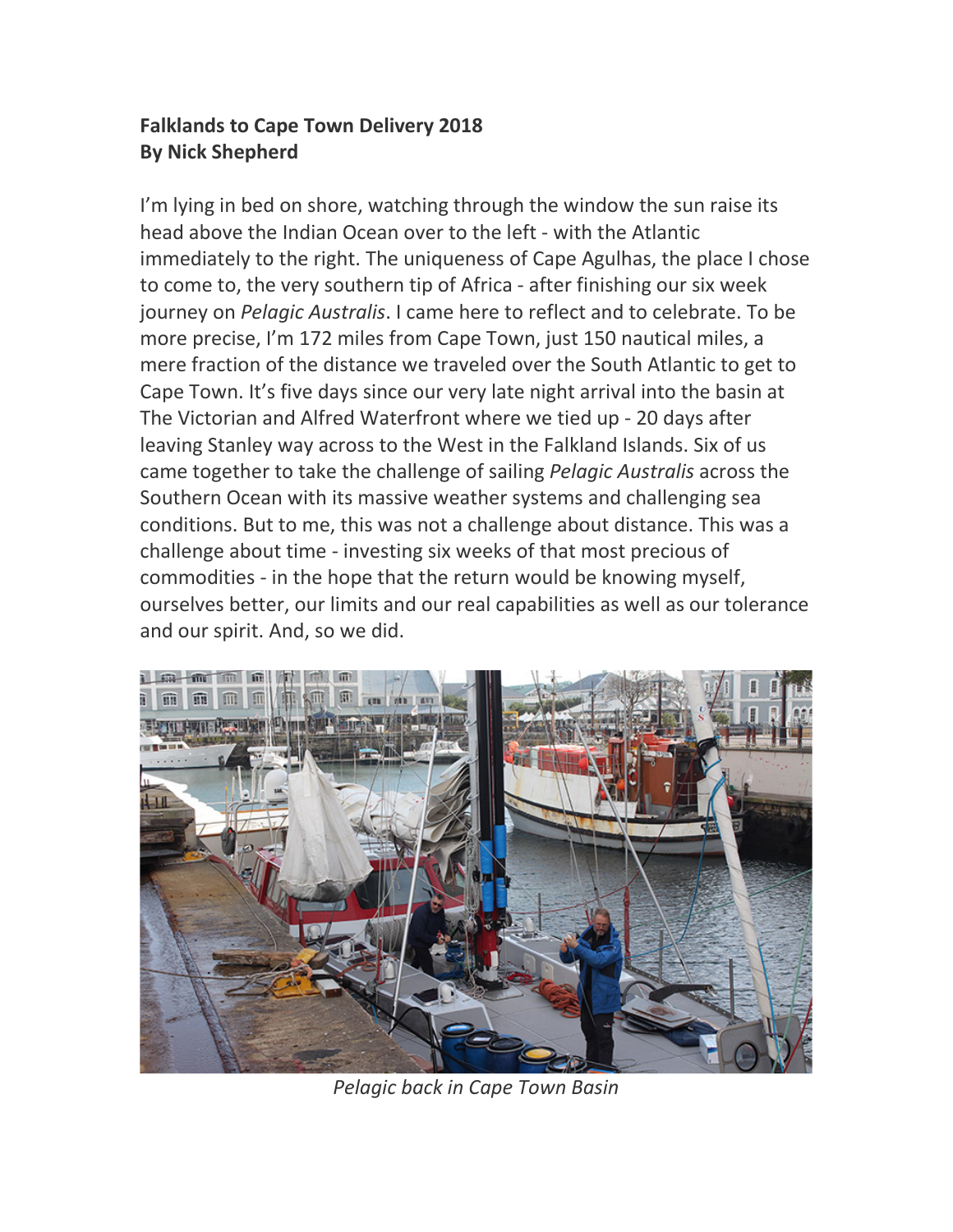I got a huge return and each of the five days since we tied up has unearthed increasing amounts of that return, teased out through simple reflection, usually with a smile on my face. A journey like this needs reflection to fully savor what just happened - the relationships we formed, the boundaries and limitations we pushed past, the learning and the gifts we received.

May be it was the third day of the last twenty when the watch system bedded itself in and the rhythms of the boat became a friend. Individually contributing to collectively running the boat - the cooking, the cleaning, the watch keeping and the sailing that filled our time as the miles clicked off and we moved closer to our goal of successfully sailing across a serious ocean. Lying here this morning, luxuriating at the view, it's not the memories of a couple of brief moments of fear (72 Kt gusting winds, or green water washing up and over us as we lay a hull in a huge blow) no, that's not what lingers in my mind. It's the comradeship we experienced, the small, but significant details of the ocean that so continuously surrounded us - and the way *Pelagic Australis* held us safely within her, how she looked after us - that's what's filling my head. When we were finally done and tied up, our crew continued to come together with our Skipper Dave and First Mate Thomas and each of the four nights after we docked, we continued to share time and relive shared memories. I think that sums up the implicit bonding that occurred during this unique experience.

This experience builds on the uniqueness of each element. Sitting in a classroom and learning to navigate by the sky - a new world of possibilities and self reliance to offset the bank of instruments that accompany every sailing trip these days, and now we no longer need to rely on them if we so choose. Then - cruising the beautiful, the serene and the testing Falkland Islands, learning to work and respect the solidness and power of *Pelagic Australis,* sharing a meal and a glass of wine each evening down in the safety, comfort and warmth of the saloon after an unparalleled glimpse during the day of nature at its finest.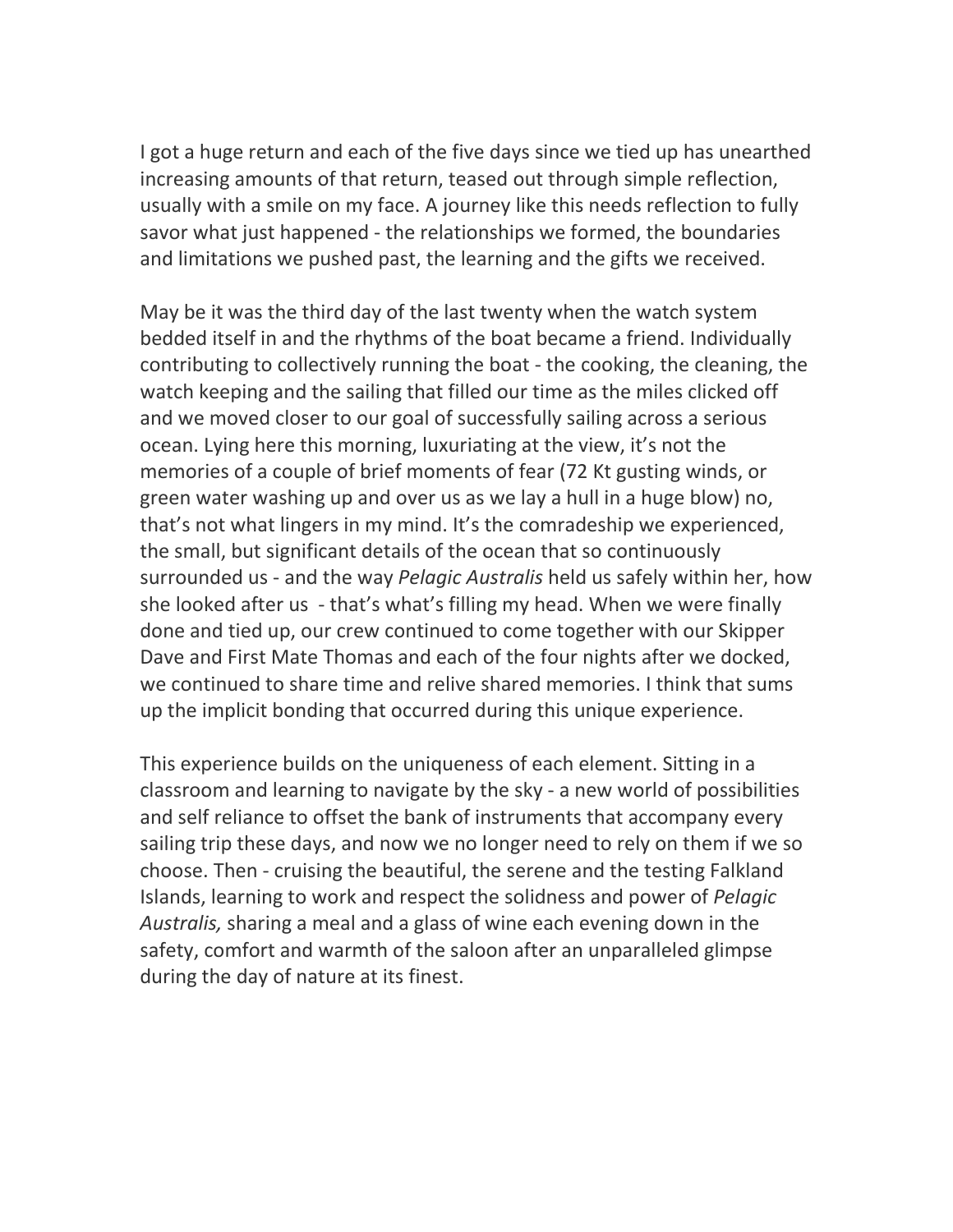

*Falkland landscape with Albatross chicks*

Significantly, getting to know each other and build the relationships that would carry us through the ultimate piece - sailing over 3700 Nm across to Cape Town suspended four miles above the ocean floor, too many miles from any place to have a plan B bolt hole to fall back on. This is not Coastal Passage Making - this is not what I normally do, this is serious passage making. That is what I came to do - a proper sailors' passage - a long passage, a passage with like minded folks, united in a solid purpose, each contributing to the plan. Sailors on a sail boat powering across an ocean that doesn't like to make it too easy for you.

Each day I told myself "you can do this". My doubts were never about the boat or her skipper, or the rest of the crew. They were personal doubtsdoubts about myself and the challenges to my comfort and ability level. Now I can set those fears aside, because I did indeed do it - I crossed the Southern Ocean and I contributed everything I needed to. The days where I made rookie errors, like leaving a winch handle on the winch while I pulled in a sheet by hand. Or, when I tried to load up the lazy sheet on a winch when I should have been on the other side to sheet in on the working one baby errors that I haven't made in 15 years - errors I made because I was so anxious to contribute - those days don't linger because we quickly got passed them. What lingers with me now - the enormity of the